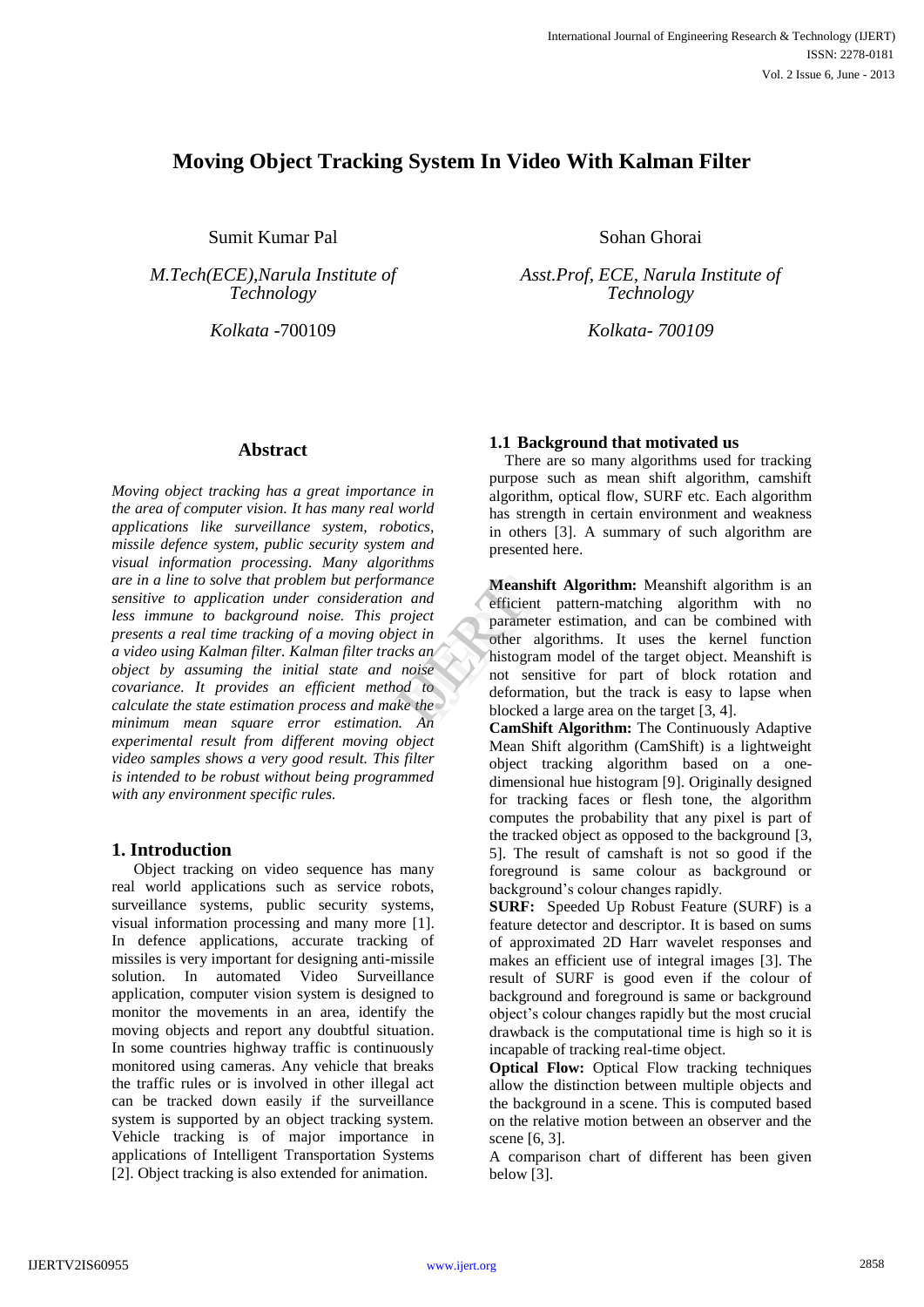"Table 1."

| <b>Algorithm</b>       | Dim<br>light          | bright<br>light | lighting<br>changes | moving<br>object | stationary<br>object | dropped<br>frames | low<br>resolution | similar<br>background<br>shapes | similar<br>background<br>colors |
|------------------------|-----------------------|-----------------|---------------------|------------------|----------------------|-------------------|-------------------|---------------------------------|---------------------------------|
| <b>CamShift</b>        | bad                   | good            | o.k.                | good             | good                 | $\alpha$          | good              | good                            | o.k.                            |
| <b>SURF</b>            | good                  | good            | good                | N/A              | good                 | good              | bad               | o.k.                            | good                            |
| <b>Optical</b><br>Flow | $\alpha$ <sub>k</sub> | o.k.            | o.k.                | good             | bad                  | o.k.              | bad               | good                            | good                            |

It is observed that most of the algorithm dependent on application environment and very less immune to noise. A good filtering algorithm can eliminate noise from the data and retain useful information. Kalman Filter, An optimal recursive data processing algorithm has been taken for this tracking problem. The Kalman filter not only works well in practice, but it is theoretically attractive because it can be shown that of all possible filters, it is the one that minimizes the variance of the estimation error.

#### **2. Discrete Kalman Filter Theory**

It is a recursive predictive filter that is based on the use of state space technique and recursive algorithm. It is called recursive because it does not require to store all the previous measurement and process the data optimally. Since the time of its introduction, the Kalman filter has been the subject of extensive research and application, particularly in the area of autonomous or assisted navigation [7]. The main advantages of kalman filter innovations are [8] (i) the variance of the Kalman filter innovations is smaller than the variance of the deterministic innovations. (ii) The computation time of Kalman filter is less. Generally it is two step process (i) Prediction (ii) Correction. First the state is predicted with the dynamic model then it is corrected with the observation model so that the error co-variance is minimized. The process is repeated with the each time with the step as the previous step as initial value.

#### **2.1. Discrete Kalman Filter Algorithm**

The Kalman filter estimates the process step as with the dynamic model and then take feedback in form of noisy measurements and update the estimates with the measurements. The equations for the Kalman filter fall into two groups: time update equations and measurement update equations. The time update equations are responsible for projecting forward (in time) the current state and error covariance estimates to obtain the a priori estimates for the next time step. The measurement update equations are responsible for the feedback—i.e. for incorporating a new measurement into the a priori estimate to obtain an improved a posteriori estimate. The time update equation is called predictor equation and the measurement update

equation is called corrector equation. The complete algorithm is shown in Figure 1.



"Figure 1. The complete Kalman filter algorithm"

The time update equations are given as

 $X_k^{\wedge -} = A X_{k-1}^{\wedge} + B U_k$  --------------------------(1)

 $P_k^-$  = A  $P_{k-1}A^T$  + Q --------------------------(2)

Where  $A'$  is state matrix,  $B'$  coverts control input and 'Q' is process noise covariance.

The measurement update equations are given as

| $K_k = P_k^- H^T$ ( $HP_k^- H^T + R$ ) <sup>-1</sup> ------------------(3)                |  |
|-------------------------------------------------------------------------------------------|--|
| $X_k^{\wedge} = X_k^{\wedge -} + K_k$ ( $Z_k$ - H $X_k^{\wedge -}$ ) -----------------(4) |  |
|                                                                                           |  |
|                                                                                           |  |

The first task during the measurement update is to compute the Kaman gain,  $K_k$ . The next step is to actually measure the process to obtain  $Z_k$ , and then to generate a posterior state estimate by incorporating the measurement as in equation (4). The final step is to obtain a posterior error covariance with the equation (5,8). After each time and measurement update pair, the process is repeated with the previous a posteriori estimates used to project or predict the new a priori estimates. The final<br>
Internation<br>
Internation<br>
If the state of the state of the state of the state of the state<br>
It is<br>
International state of the state of the state of the state<br>
It is<br>
Matlab

# **3. Experiment Related Work Using Matlab**

A pre-captured or real time video need to be processed before applying it in Kalman Filter. At first we need to read and represent a movie in a matrix form. This can be done in a matlab by using "mmreader" command. It constructs a multimedia reader object associated with video file. We can extract the information content in a video like height, width, number of frame associated in a video. After getting number of frames available in a video, we need to construct Matlab movie structure from the video frames. Matlab movie structure gives colour map information and 2D array of intensity values of 3 colours (RGB). Now we assumed that foreground contains the objects of interest / moving object. For removing less interest zones from the image, we need to extract background image by using mean filter.

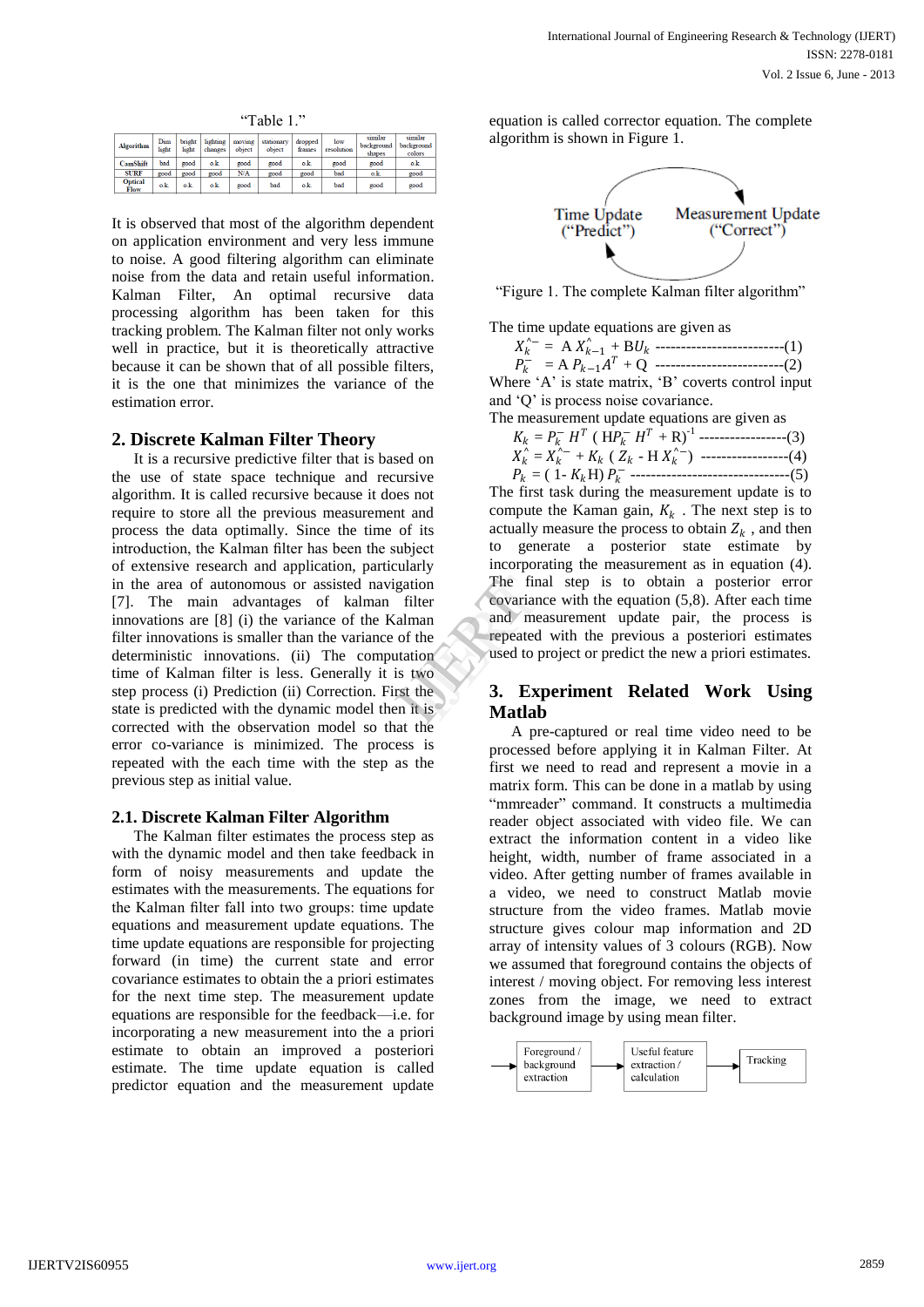For calculating the image containing only the background, a series of preceding images are averaged. For calculating the background image at the instant t,

 $B(x,y) = \sum_{i=1}^{N} V(x, y, t - i)$ 

Where N is the number of preceding images taken for averaging. This averaging refers to averaging corresponding pixels in the given images. N would depend on the video speed (number of images per second in the video) and the amount of movement in the video. After calculating the background  $B(x,y)$  we can then subtract it from the image  $V(x,y,t)$  at time  $t = t$  and threshold it. Thus the foreground is

 $| V(x,y,t) - B(x,y) | > Th$ 

Where 'Th' is threshold. Similarly we can also use median instead of mean in the above calculation of  $B(x,y)$ . Once background has been extracted, now we use simple difference operation to get object of interest.

Now before calling Kalman Filter, image thresholding needed for removing artifacts and image smoothing. Since colour image is taken for processing, individual thresholding for Red, Green and Blue channel data needed. Then it removes object that have fewer than 300 pixel by using matlab command "bwareaopen". Thus it removes the noise artifacts.

After getting the number of frames from the video background is estimated and it is updated with the background updater. Here we track any moving object by initially tracking its centre and radius. Then a circle is drawn with the help of this centre and radius. Hence the model is independent of the size of the ball. So position and velocity will be the input for a kalman filter.

In our model of moving objects on 2D camera images, state is a 4-dimentional vector [x, y, dx, dy], where x and y represent the coordinates of the object's centre and dx and dy represent its velocity. The transition matrix is thus simply

|   | $1\overline{0}$ 1 0                                               |            |  |
|---|-------------------------------------------------------------------|------------|--|
|   | $A = \begin{pmatrix} 0 & 1 & 0 & 1 \ 0 & 0 & 1 & 0 \end{pmatrix}$ |            |  |
|   |                                                                   |            |  |
| 0 | $\mathbf{0}$                                                      | $0\quad 1$ |  |

Here B=[1 0 0 0 ] because object control affects only x-position co-ordinate.

For our model the measurement update equation  $\begin{bmatrix} x_{t+1} \\ y_1 \end{bmatrix}$  $\begin{bmatrix} x_{t+1} \\ y_{t+1} \end{bmatrix} = \begin{bmatrix} 1 & 0 \\ 0 & 1 \end{bmatrix}$  $\begin{bmatrix} 1 & 0 \\ 0 & 1 \end{bmatrix} \begin{bmatrix} x_t \\ y_t \end{bmatrix}$  $\begin{bmatrix} x_t \ y_t \end{bmatrix} + \begin{bmatrix} v\_k * randn \\ v\_k * randn \end{bmatrix}$  $v_{k*}$  +  $r_{andn}$ 

Therefore

$$
Q = \begin{bmatrix} 1 & 0 & 0 & 0 \\ 0 & 1 & 0 & 0 \\ 0 & 0 & 1 & 1 \\ 0 & 0 & 0 & 1 \end{bmatrix}
$$

From one frame to other frame we see only change in the position (x,y) coordinate so measure vector is two dimensional vector. So

$$
H = \begin{bmatrix} 1 & 0 & 0 & 0 \\ 0 & 1 & 0 & 0 \end{bmatrix}
$$

The measurement noise covariance matrix is calculated using the formula  $R = E[V_k \ V_k^T]$  where  $V_k$  is the standard deviation of the measurement noise.

A flow chart for object tracking problem formulation is given in figure 2.



"Figure 2."

### **4. Experiments and Results**

Tracking system hardware platform consist of two parts – PC and Camera. The first part is a PC with Intel Core2Duo 1.66 GHz processor and 2GB RAM with a web-camera mounted on it. Now we have collected small video samples containing a moving object to test our algorithm. Video has been taken from web-camera. Camera resolution is set to (320 x 240). Image acquisition frame rate is set to 30 frames per second. All video taken from camera is saved in Audio Video Intervened (AVI)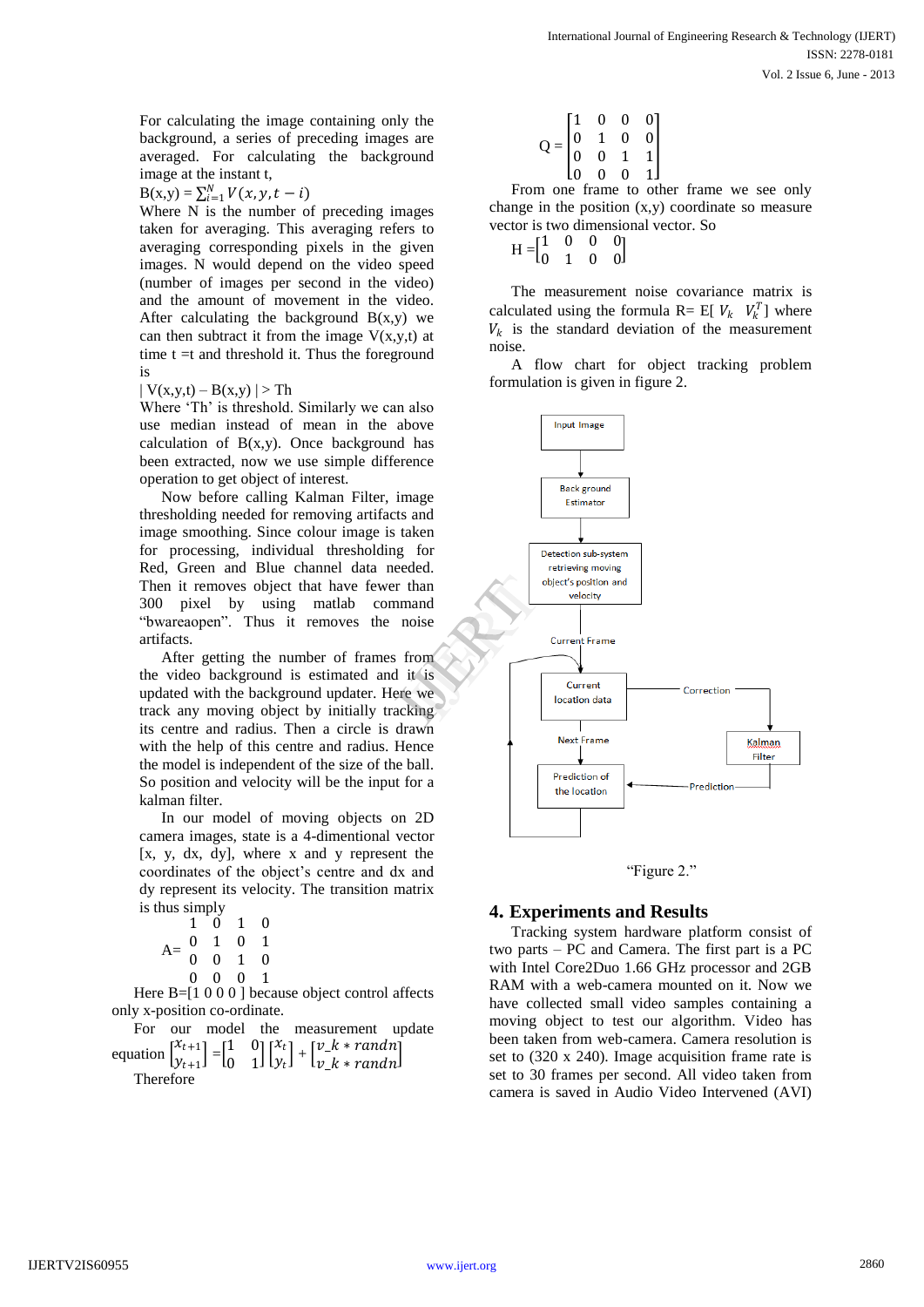format. Data rate is taken less than 1000kbps for faster decoding purpose.

 We have taken video named "SampleVideo.avi" that contains a random moving ball with some flicker noise. Video dimension is 200 x 150 pixel and frame rate is 30 fps. Tracking result and analysis report has been given below.



"Figure 3. Snap shot of a moving ball"



―Figure 4. The final tracking result in movie space of a moving ball"



―Figure 5. The error response plot of a moving ball"

Kalman Filter Processing Time = 0.000058 seconds for 361 frames.

Standard deviation of errors = 0.9638

It can be seen from the result that, Kalman filter can successfully predict the path of that moving noise with very minimum noise of 5%.

We have selected another video named "Man.avi" that contains a man walking on a road. Video dimension is 360 x 240 pixel and frame rate is 15 fps. Tracking result and analysis report has been given below.



"Figure 6. Snap shot of a man movement"



―Figure 7. The final tracking result in movie space of a man movement"



―Figure 8. The error response plot of a man movement" Kalman Filter Processing Time = 0.000080 seconds for 80 frames. Standard deviation of errors = 6.1491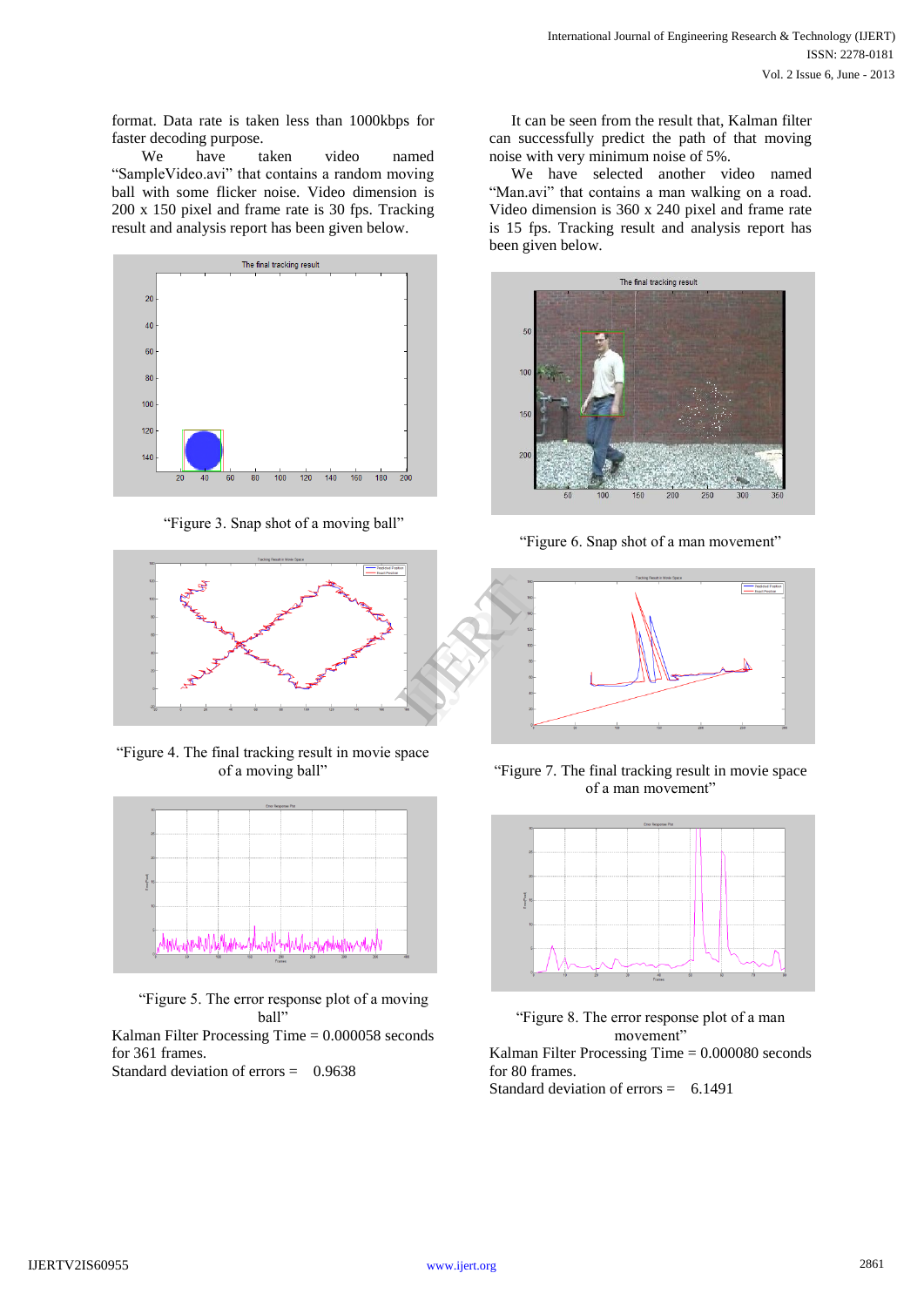It is seen from the observation that since human body is an irregular object shape and irregular movement of hands and leg may create problem during Kalman prediction stage. Though it can track object successfully, but contains more than 30% error with high standard deviation.

We have selected a real time video named "Bouncing ping pong ball.avi" that contains a ping pong ball free fall on a floor from human hand. Video dimension is 320 x 240 pixel and frame rate is 60 fps. Tracking result and analysis report has been given below.



"Figure 9. Snap shot of a bouncing ping pong ball"



―Figure 10. The final tracking result in movie space of a bouncing ping pong ball"



―Figure 11. The error response plot of a bouncing ping pong ball"

Kalman Filter Processing Time = 0.000114 seconds for 190 frames.

Standard deviation of errors = 3.3852

It is observed that, the video contains two motion transitions. A moving hand and a falling ball. At the time of transition error will be high. During falling stage, when ball bounce back after collision with floor, velocity changes rapidly and that causes a slight increase of error rate to near about 10%.

# **5. Conclusion**

The program that was written in the scope of this paper intends to provide a basic understanding of the Kalman Filter. From the discussion, it can be seen that object tracking has many useful applications in the robotics and computer vision fields. Several researchers have explored and implemented different approaches for tracking. The success of a particular approach depends largely on the problem domain. In other words, a method that is successful in robot navigation may not be equally successful in automated surveillance. Further, there exists a cost/performance trade off. For real-time applications, we may need a fast high performance system on the other hand offline applications we may use a relatively cheap (and slower in performance). When real time response is required, the rate at which video is processed becomes very important. Real time systems should process the input at the rate equal to or faster than input data rate. If input is compressed domain data then the system needs to spend extra time to first uncompress data before processing them. This further reduces system performance. Thus having uncompressed input is desirable in real time system. In case of offline processing, cost becomes a critical factor. However we have successfully track the particular real time video and the result is quite good under assumptions. all"<br>
all"<br>
experient may use<br>
the rate at<br>
important.<br>
input at th<br>
rate. If ing<br>
system no<br>
uncompres

# **6. References**

[1] saeid bagheri-golzar et al., A New Method for Video Object Tracking , The Journal of Mathematics and Computer Science TJMCS Vol. 4 No.2 (2012) 122-128. [2] Jianbo Shi and Carlo Tomasi, "Good Features to Track", IEEE Conference on Computer Vision and Pattern Recognition , 1994,pp. 593-600.

[3] Sheldon Xu and Anthony Chang, Robust Object Tracking Using Kalman Filter with Dynamic Covariance, Cornell University.

[4] Dorin Comaniciu, Peter Meer. "Mean Shift: A Robust Approach Toward Feature Space Analysis," IEEE Transaction on Pattern Analysis and Machine Intelligence, Vol 24(5),2002, pp:603-619.

[5] Zhang Hongzhi, Zhang Jinhuan, Yue Hui, Huang Shilin, "Object tracking algorithm based on